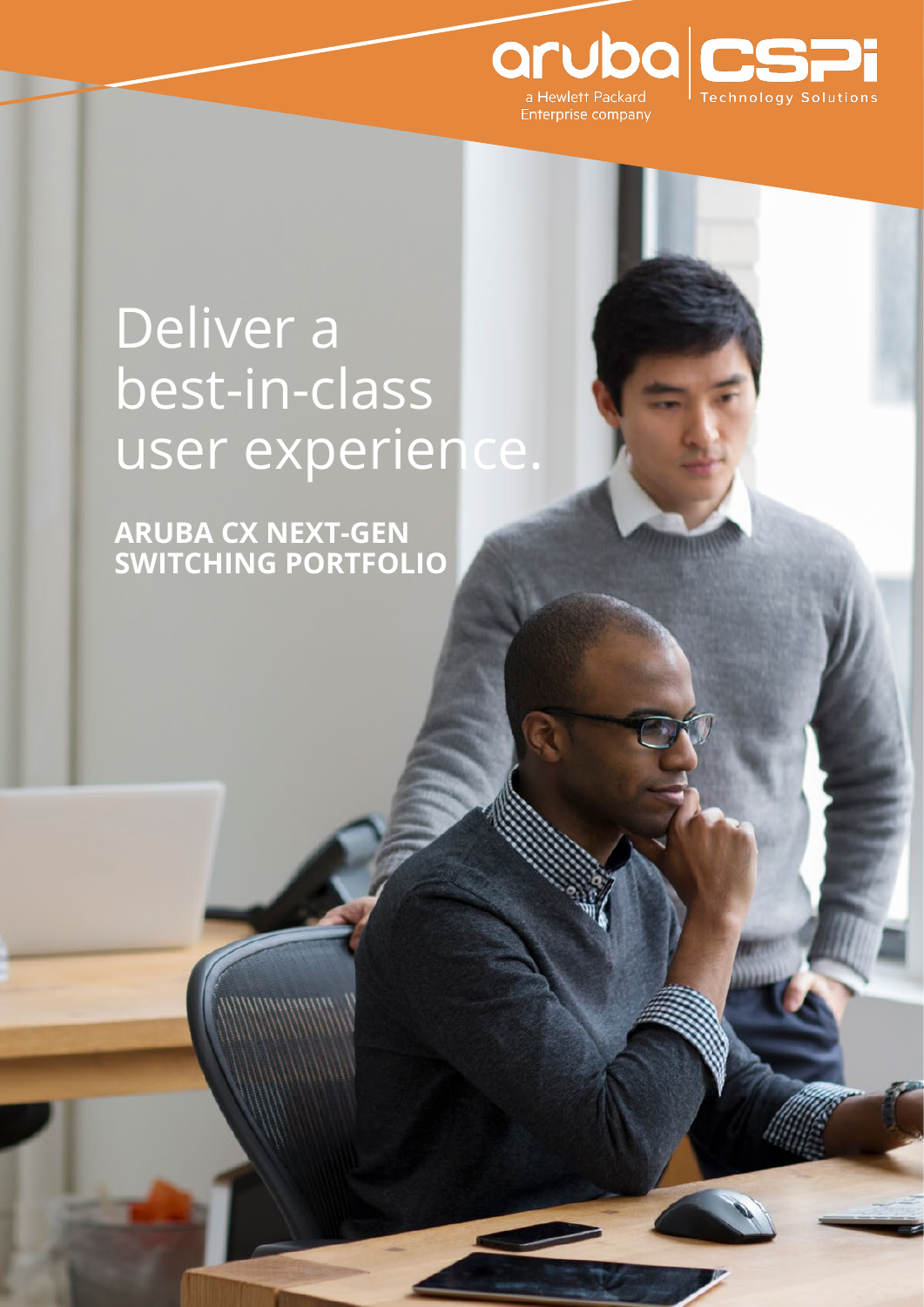# Traditional networks can't deliver modern experiences

The IT ecosystem is changing. Today's technology leaders must oversee a department that supports more customers, remote workers, BYOD policies, and IoT devices. They must also deliver cloud, video, collaboration, and other bandwidth-hungry apps that today's users crave.

Supporting these new technologies and the demands of modern users is crushing today's networks. To offer the best user experience, no matter the location or device, IT leaders need a modern networking infrastructure that successfully delivers these latest technology advances.

# Increased User Demands = Increased Demands on IT

User experience, whether employee, guest, customer, or student, impacts an organization's success. IT leaders constantly need to improve customer-facing technology, enhance the working environment, and plan for the future.

To deliver the experiences modern users demand, IT leaders need a modern network. Switching, in particular, will become more mission critical. No longer just a port for a wired device, today's network switches are also aggregation points for multiple Wi-Fi and IoT devices.

Unfortunately, legacy switching infrastructure doesn't offer enough performance for current demands, nor does it have the scale and flexibility to support tomorrow's unpredictable needs.

Let's look at the demands that employees, customers, partners, and their technology preferences are placing on the network today and how to best tackle them.

#### **Anytime, anywhere network access is a requirement, but conditions make it difficult**

Modern users need reliable network access at all times, in environments and places that suit them. Yet it's difficult to ensure user experiences are consistent with network conditions that vary from place to place.

Take the workplace, for example. Today, 64% of employees conduct at least some business remotely after business hours.<sup>1</sup> But as employees move from site to site, bandwidth and latency constraints can be vastly different. Remote employees may be required to use a virtual private network (VPN) to access the corporate network, which can impact application performance and the resulting user experience.

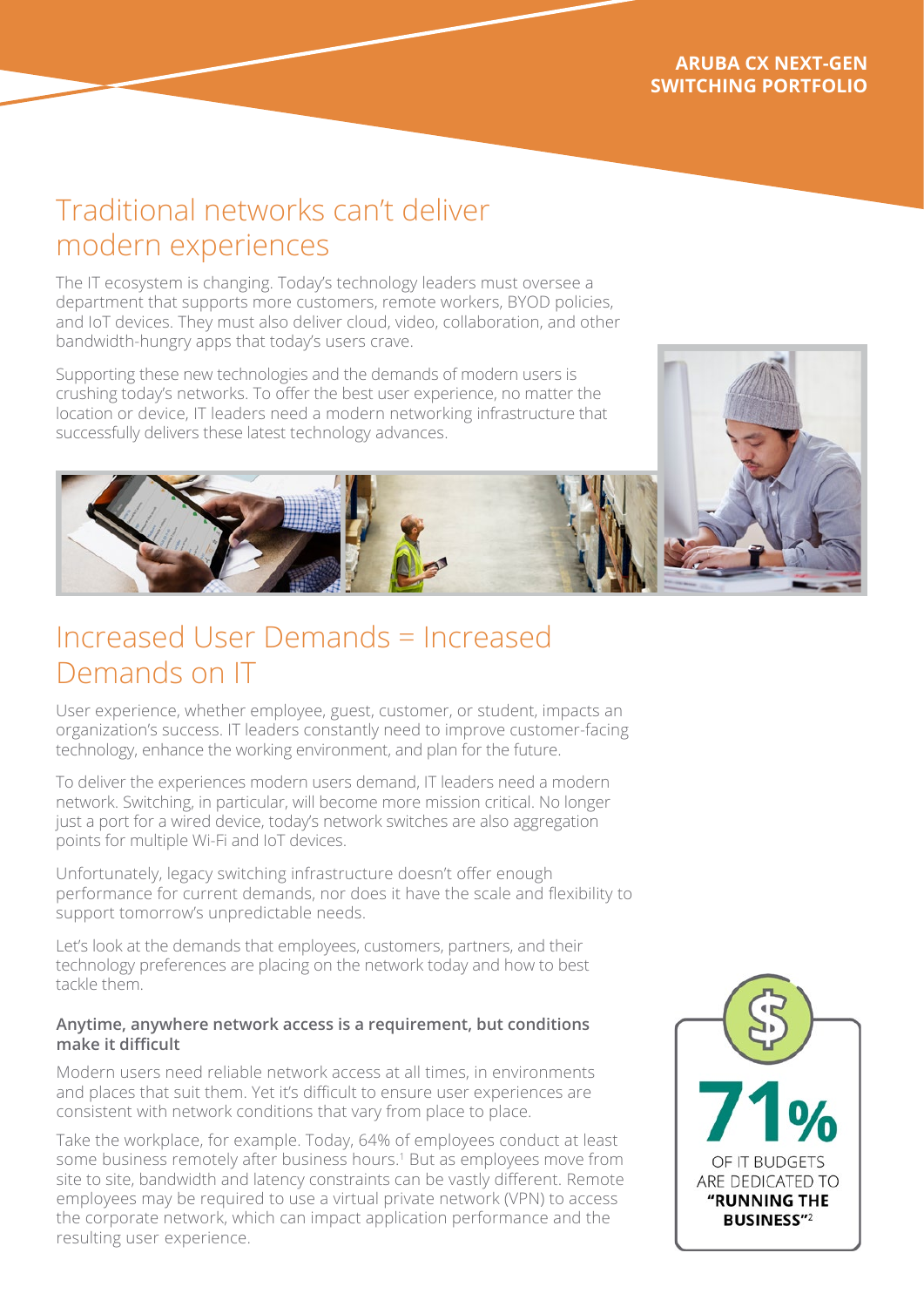

#### **Technology preference is not a request—it's a demand**

Technology can either make or break employee productivity and customer happiness. If the network isn't equipped to deliver the experiences users expect, they are more likely to give up on a task than try to adapt.

Employees are far more likely to change jobs today than they were 10 years ago, and customers won't stick around when they can get a better experience elsewhere. Of employees worldwide, 44% feel that their workspace isn't smart enough and more than half expect to be working in a smart office within the next few years.<sup>1</sup>

#### **New security threats emerge**

Offering a top-notch guest Wi-Fi service is more important than ever, especially in industries like retail and hospitality. Guests need a simple way to get on the network, but their devices and applications must be kept separate from other corporate resources.

Meanwhile, the rise of BYOD brings more devices to the network, requiring IT departments to manage and secure more personal devices. New work styles, such as remote officing and telecommuting, add to the burden by stretching perimeters that IT must defend.



The advent of IoT initiatives such as automated checkouts and in-store location services also place more strain on the network and IT. Most IoT devices lack stringent security measures, so IT must ensure they are also isolated from other parts of the network.

Onboarding and securing these initiatives using traditional methods such as virtual local area networks, access control lists, and subnets won't scale. They require too much manual configuration to set up, and are equally complex to maintain as networking and business requirements grow.



#### **Visibility gaps make it difficult to detect and resolve user-impacting issues**

Device and technology preferences increase complexity for IT, which has a direct impact on their ability to deliver consistent, reliable experiences for all types of users. Given the critical nature of the network providing best-in-class user experience, IT needs better visibility into when and where issues are occurring.

IT teams often employ fragmented monitoring approaches, with disparate datasets that must be manually correlated to network health or performance events. As a result, IT is often notified of a user-impacting issue well after the problem started occurring.

#### **High-touch, manual network deployments can mean lost business**

IT teams are under constant pressure to build and deploy new apps to foster employee retention or stronger customer loyalty. Business expansion often means launching entirely new locations, requiring the right IT infrastructure to enable compelling, on-site experiences.

Rolling out new apps or sites is often a time-consuming, error-prone process, particularly when using legacy networking infrastructure. Deployment delays mean lost revenue for the business, and an under-provisioned network creates unsatisfactory experiences for customers, employees, or guests.



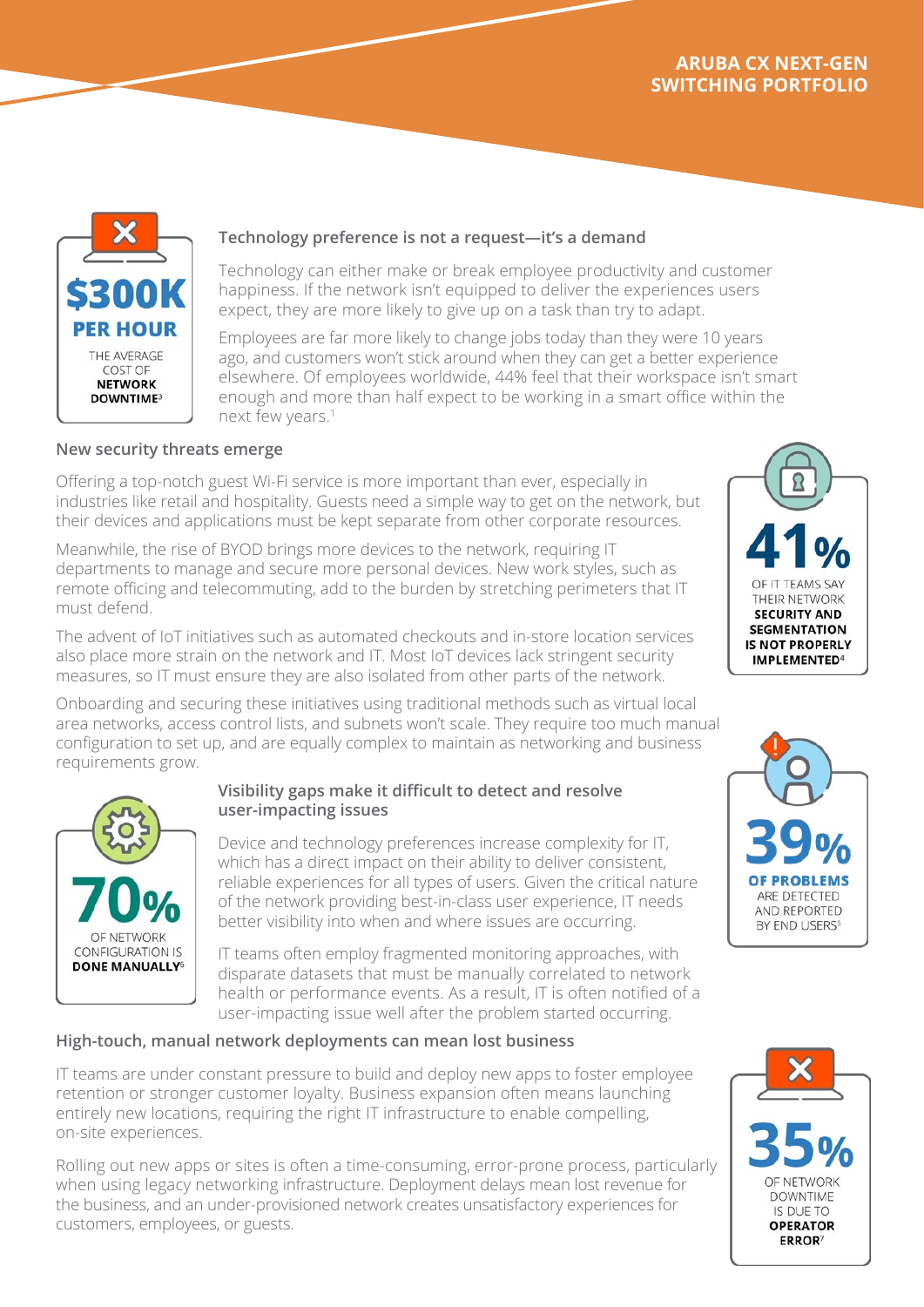# Moving forward with next-gen switching infrastructure

Increases in network complexity make it difficult for IT to consistently deliver on today's lofty user expectations. A next-generation switching portfolio that offers advanced analytics, intelligent automation, topnotch performance, and simple, yet enhanced security will deliver on users' expectations and boost IT productivity and the bottom line.

#### **Improve user experiences with network analytics**

To offer the best user experience and continuously improve performance of critical services, your IT team needs visibility with the right contextual insights to understand what is happening on the network, no matter when or where

Advanced analytics are critical to resolving networkimpacting issues as they arise, before they lead to a poor user experience. Analytics can also provide insights around usage trends so IT can proactively improve network services in a way that fosters even better experiences.

To enable these insights, look for networking infrastructure that can capture telemetry natively on each node, with easy-to-implement rules that specify what traffic to monitor, and how operators should act on that data.

This intelligent approach to monitoring helps operators detect and even prevent performance anomalies, while pinpointing probable root cause to simplify troubleshooting.

#### **Simplify IT with network automation**

To keep up with non-stop adds, moves, and changes on the network, IT needs to simplify and accelerate common management tasks. Automation is key to deploying new user-facing services faster while reducing the risk of errors that lead to unexpected downtime or service degradations.

As an example, say a big box retailer is opening up a new location and needs a stack of access switches to enable in-store Wi-Fi for its customers. Instead of manually configuring each device, automation provisions and deploys the switches on the network in minutes—avoiding configuration errors and the potential cost of having a skilled IT operator onsite.

When considering what automation capabilities your new switching infrastructure should have, programmability is key. In particular, seek one that has an operating system offering comprehensive API coverage and ease of scripting. This way, operators can program the network to communicate seamlessly with other systems—such as IT service management or collaboration platforms—which will further streamline common workflows.

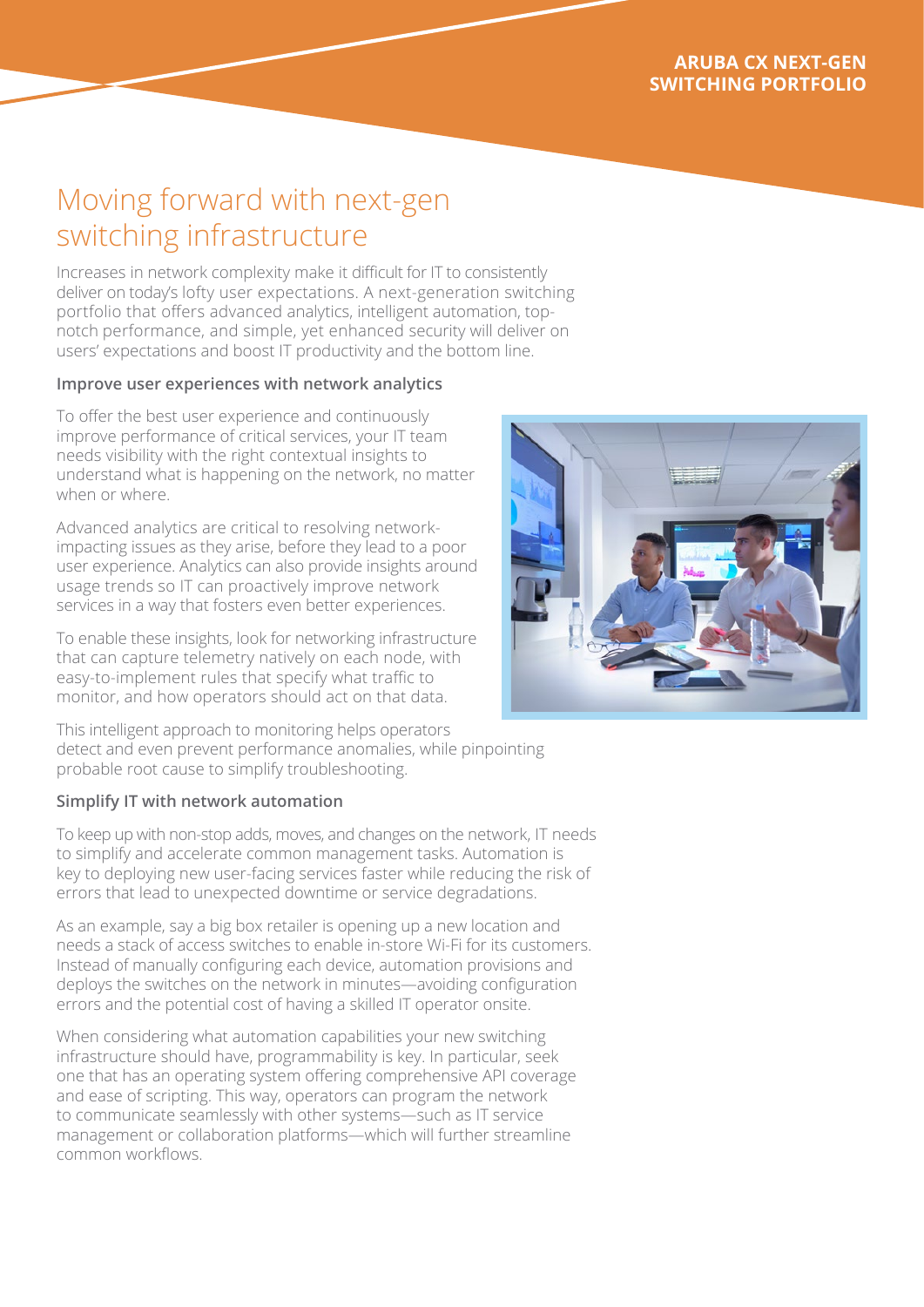#### **Keeping devices and users secure**

Securing IoT, mobile, and BYOD initiatives can be greatly simplified using a dynamic segmentation approach. With dynamic segmentation, policies that were previously configured and managed on different network nodes are now done in a centralized place, reducing manual touchpoints and operator error.

IT can also leverage the concept of user and device roles to dynamically assign network privileges to a given user or device, including IoT. Application traffic is isolated through tunnel-based segmentation, and then inspected and assigned appropriate priority based on its criticality to the business. For instance, voice and video traffic can be given higher-priority bandwidth, while social media is rate-limited.

With dynamic segmentation, consider offerings that enforce policies consistently across both wired and wireless topologies. A solution that automatically discovers new devices on the network and assigns them the appropriate rules and privileges is also important.

#### **Best-in-class performance for IoT, mobility, and cloud**

User experience is jolted by aging network infrastructures that can't offer the performance or capacity to incorporate mobile, cloud, or IoT-related apps.

Deploying next-gen switching platforms can help IT avoid oversubscription on campus and branch networks. Such platforms should be built to scale with capabilities like flexible uplinks and multi-gigabit Ethernet, allowing networking teams to boost bandwidth and performance without new cabling or hardware.

In support of IoT, the new switches should include always-on Power over Ethernet (PoE) so that Wi-Fi access points, sensors, and other devices never lose power when supporting critical processes. High-availability designs should factor in further resiliency to prevent network downtime, even during upgrades and other maintenance windows.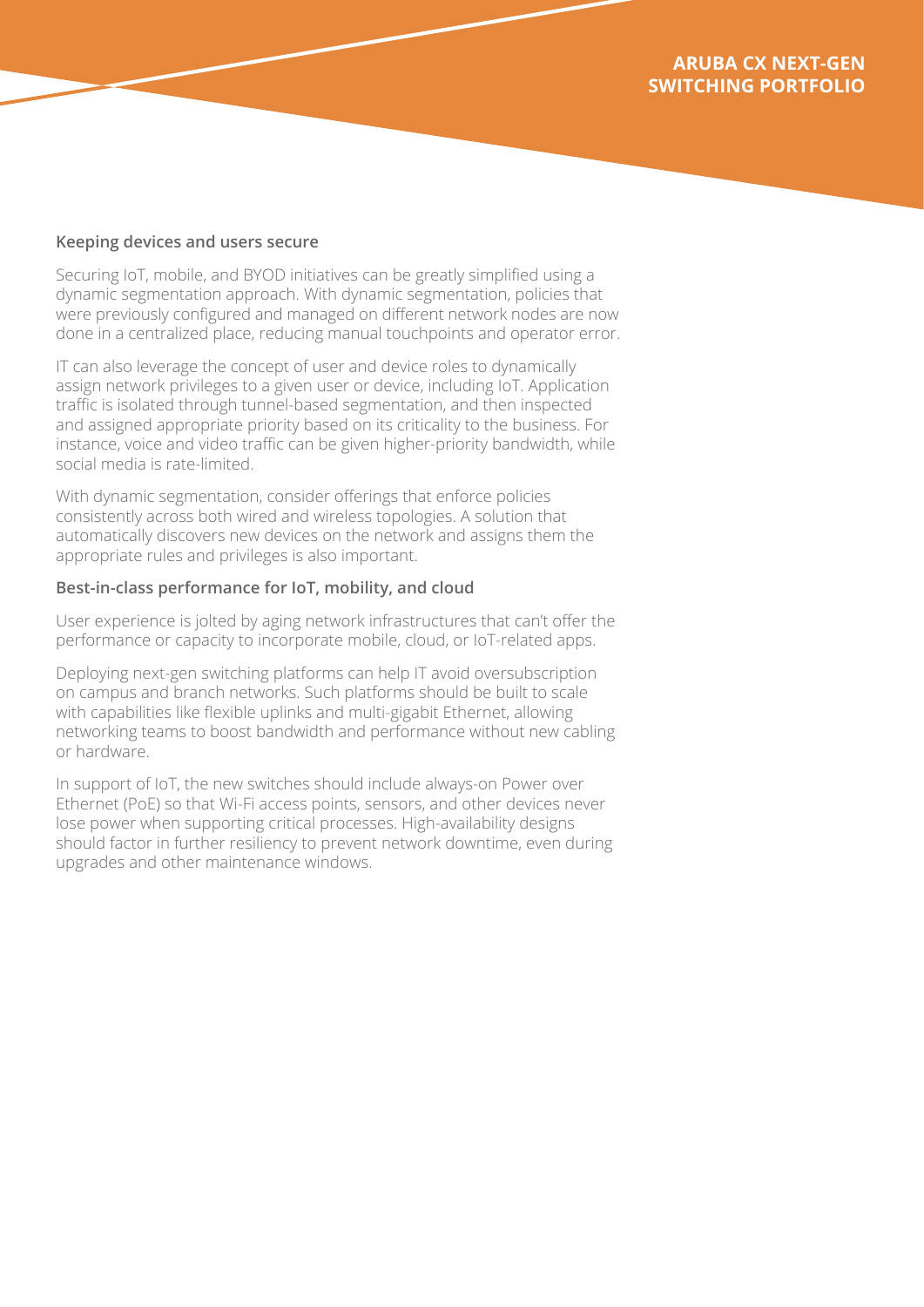# Deliver a world-class experience with the Aruba CX Switching Portfolio

Today's businesses need a next-generation network capable of delivering the high-performing services that modern users demand. IT needs simplified network management in order to focus more on proactively improving experiences for employees, customers, students, and partners.

The Aruba CX Switching Portfolio delivers on these requirements and more. It provides a modern, cloud-native design built on a flexible switching architecture with built-in intelligence, programmability, and automation in every node—from campuses and branches to data centers.

# **The Aruba CX Switching Portfolio offers:**

**Performance and capacity to support the demands of IoT, cloud, and mobile, with enough investment protection to scale and address future needs.**



**Embedded analytics in every switch so network operators can continually monitor and improve network services that are critical to delivering today's modern user experiences.** 



**Automation to bring new sites and services to market faster while also simplifying common, yet complex tasks so IT resources can focus more on better serving users.**



**Dynamic Segmentation automatically applies and enforces user and device policies on Aruba wired and wireless infrastructure, making it easy to secure IoT, mobile, and other initiatives.**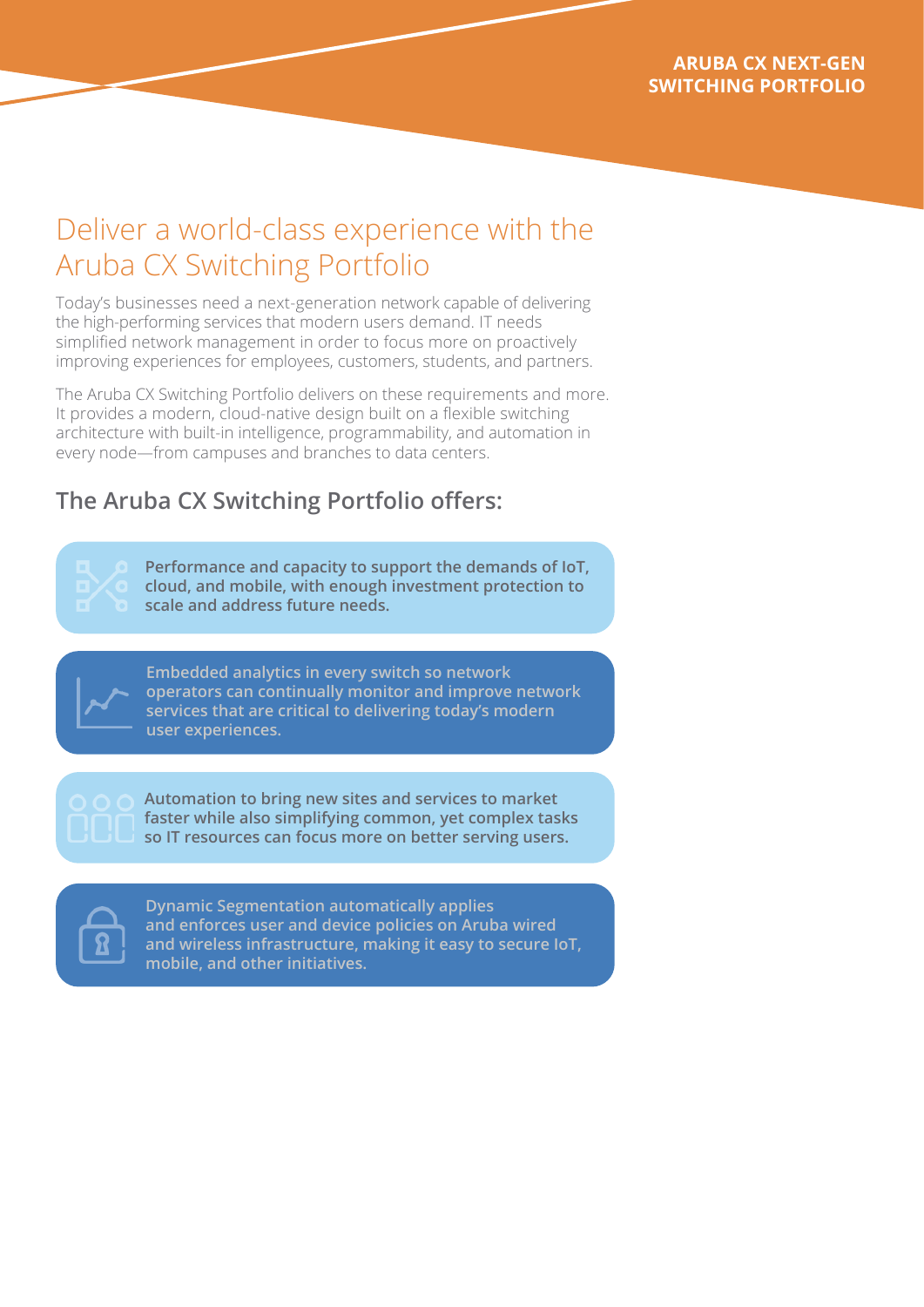## **CUSTOMER STORY**

# Pierce College modernizes and future-proofs its network core with Aruba CX

Pierce College is one of nine campuses in the Los Angeles Community College District. Like any college, Pierce takes student safety to heart.

## **THE CHALLENGE**

The college wanted to install 150 security surveillance cameras around the campus, but first needed to refresh its network infrastructure.

### **THE SOLUTION**

As part of that refresh, Pierce College decided to migrate its existing network core to Aruba CX 8400 Switches, providing a reliable backbone for the security camera project while future-proofing its infrastructure for growing use of IoT and the cloud.

With Aruba CX, Pierce College is benefitting from high performance, high capacity, and high availability, as well as enhanced analytics and automation. The analytics help the IT team better understand how to shape their network traffic, including dynamically adjusting capacity based on seasonal need.

**As a modern community** college, having a secure and reliable network that we know will allow us to adopt emerging technologies in the future is key to addressing the growing and changing needs of our students, faculty, and staff. **II "**<br>col

**Mark Henderson Manager of College Information Systems Pierce College**

### **[Read the full story.](https://blogs.arubanetworks.com/industries/future-proofing-our-network-with-campus-switching)**